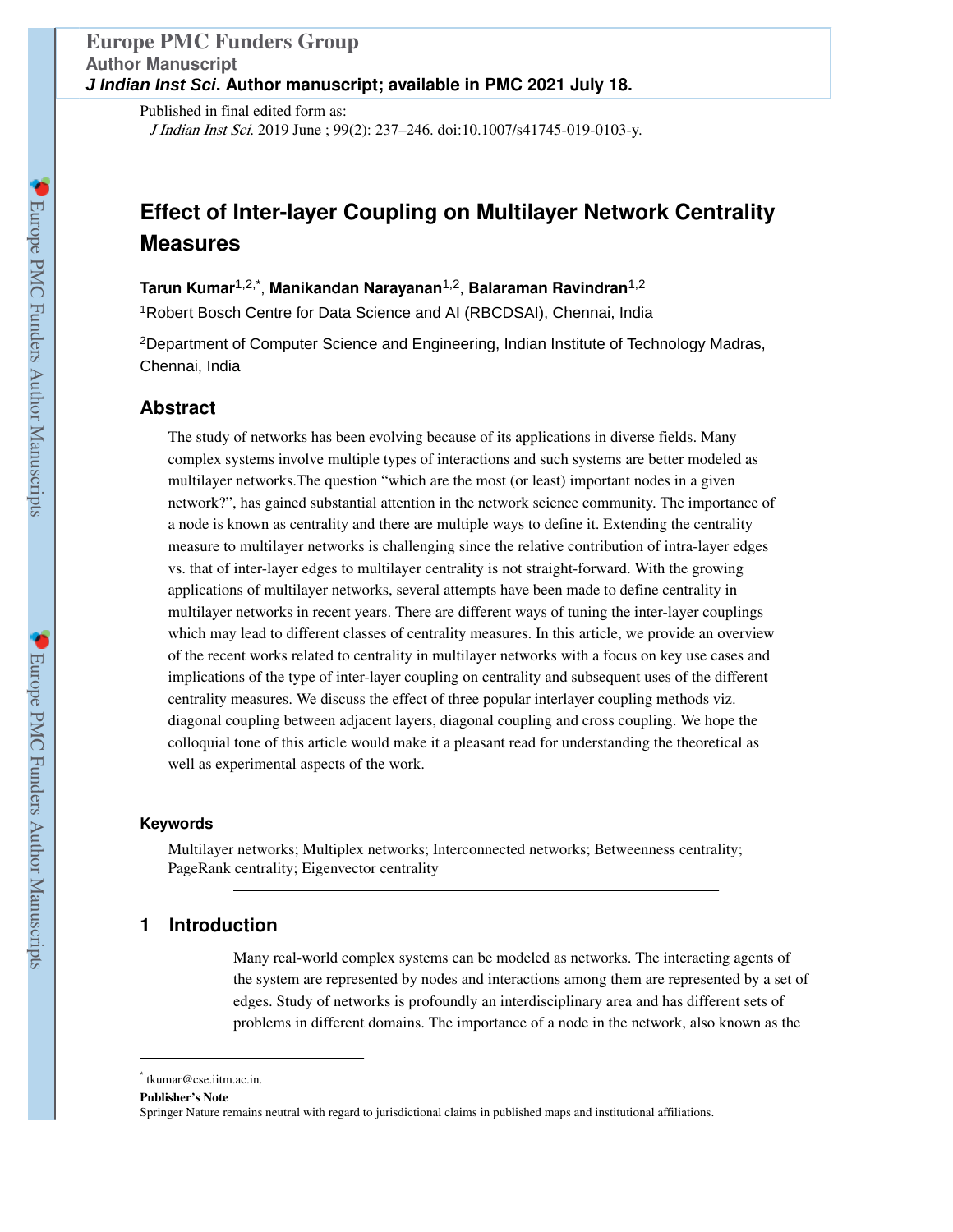node centrality, has applications in several domains such as finding the most influential people in social networks, essential genes/proteins in biological networks, crucial infrastructures in transportation networks and hubs of information in information networks. Similar to node centrality, we can also find important edges or other structures (such as subnetworks) in the network<sup>12, 24, 39</sup>. We focus on node centrality (hereafter referred to as centrality) in this work.

Centrality can be defined in multiple ways depending on the type of a network (directed/ undirected, size) or application domain. For example, PageRank is an appropriate centrality measure for ranking the web pages in response to a search query<sup>17</sup>, whereas betweenness centrality is useful for designing the packet routing strategies in computer networks<sup>14</sup>. In this section, we will introduce this term. We will not provide a thorough study of centrality measures for monoplex (i.e., single layer) networks, which can be found at <sup>32</sup>. Let  $A \in$  $\mathbb{R}^{N \times N}$  be the adjacency matrix of a monoplex network with N nodes, where  $A_{ij}$  is the strength of the *ij*<sup>th</sup> connection. Let  $x \in R^N$  be the centrality vector of a network where  $x_i$ represents the centrality of node i. For a given adjacency matrix A, the corresponding centrality vector x can be calculated in the ways mentioned in Table 1. With the advent of data collection methods and superior data processing techniques, many times we have access to multiple views of the data. For example, a set of authors can have multiple types of relationships among them such as co-authorship, citation, co-citation, etc. Networks that change their structure with time can also give rise to multiple data views. In such cases, each view corresponds to the network structure at one particular time stamp. Such networks are known as temporal networks and they can be modeled by multilayer networks. Multilayer networks have found immense applications in ecological systems<sup>36</sup>, biological systems<sup>19</sup>, transport systems<sup>2</sup>, social network analysis<sup>49</sup>, etc. With the abundance of applications in several domains, multilayer networks are known by different terminologies such as multiplex networks, interconnected networks, multidimensional networks, etc.<sup>27</sup>. The key difference between a multilayer network and a set of monoplex (single layer) networks is the presence of inter-layer edges in the former.

Finding centrality in multilayer networks has immense applications such as the study of the emergence of congestion in transport flows<sup>45</sup>, ranking in evolving networks<sup>29</sup>, and analyzing different life stages in the species $41$ . In multilayer networks, the local neighborhood of a node can comprise nodes from the same layer as well as nodes from other layers. To define a centrality measure for multilayer networks, one has to come up with a way to handle the multilayer neighborhood of a node. Recently there have been several attempts at defining centrality measures for multilayer networks. Most of these methods differ in the way they handle inter-layer coupling. For instance, the multiple layers can be merged to form a monoplex network, or at the other extreme, the multilayer network itself can be treated as a giant monoplex network. The coupling methods have their own implications when combined with the centrality measures. Despite the availability of several multilayer centrality measures, there is a lack of study on the applicability of these methods. In this work, we review the effect of inter-layer coupling on different centrality measures, and discuss their use cases.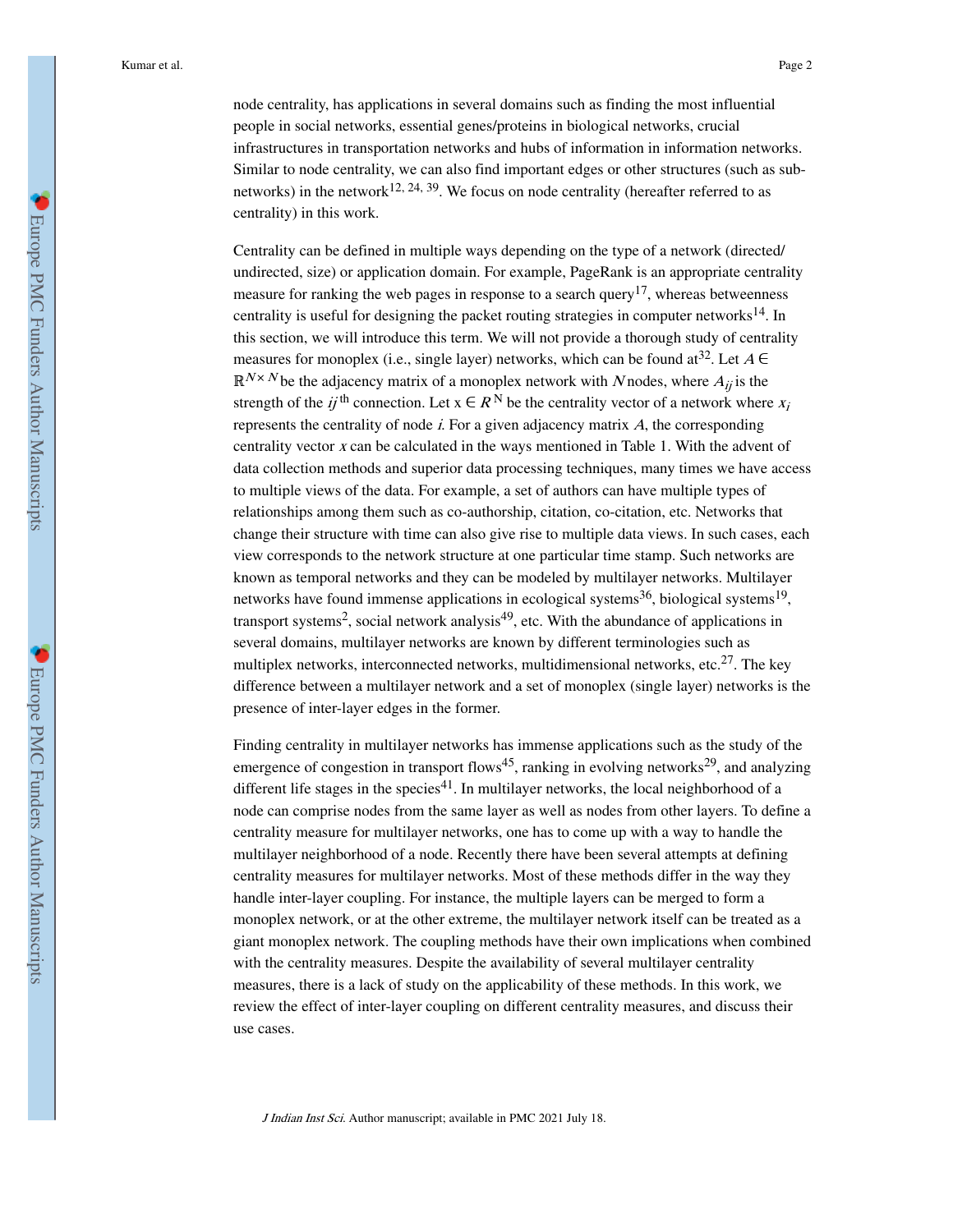In this article, we do not cover the entire spectrum of centrality measures but focus only on the study of different inter-layer coupling methods and their effect on the prominent centrality measures. Related reviews exist in the literature on multilayer networks in general<sup>3, 6, 25, 53</sup>, and centrality measures in particular<sup>10, 21</sup>. However, these works largely survey the centrality measures for only one particular kind of inter-layer coupling. Our work attempts to cover the centrality works involving different types of inter-layer coupling.

# **2 Mathematical Notations**

Different centrality measures require the multilayer network to be represented in different formats and we represent two popular ways of representing a multilayer network here.

#### **2.1 Supra-Adjacency List Representation**

We represent a graph by  $G = (V, E)$ , where V is a finite set of nodes with  $|V| = N$  and E is a set of node–node pairs representing the edges;  $E \subseteq V \times V$ . Let L be the number of layers present in the multilayer network. As defined in<sup>21</sup>, let  $V_M \subseteq V \times L$  represents the node–layer pairs such that  $(v, l) \in V_M$  if and only if v is present in layer *l*. The edge set spanning both within and across layers can be represented by  $E_M \subseteq V_M \times V_M$ . A multilayer network can be represented by a quadruplet  $M = (V_M, E_M, V, L)$ . For example, the multilayer network M shown in Fig. 1 has  $V = \{1, 2, 3, 4, 5\}$  and three layers  $L = \{L_1, L_2, L_3\}$ . The set of node– layer pairs can be represented as:  $V_M = \{(1, L_1), (2, L_1), (3, L_1), (4, L_1), (5, L_1), (1, L_2), (2, L_2),$  $(3,L_2),(4,L_2),(5,L_2),(2,L_3),(3,L_3),(4,L_3),(5,L_3)$  V × L. The set of edges (intra-layer and inter-layer) can be represented as: EM = { $\{(1,L_1),(2,L_1)\}, \{(1,L_1),(3,L_1)\}, \{(2,L_1),(3,L_1)\},$  $\{(3,L_1),(4,L_1)\}, \{(4,L_1),(5,L_1)\}, \{(1,L_2),(2,L_2)\}, \{(1,L_2),(3,L_2)\}, \{(1,L_2),(4,L_2)\}, \{(2,L_3),$  $(4, L_3)$ ,  $\{(4, L_3), (5, L_3)\}, \{(1, L_1), (1, L_2)\}, \{(2, L_1), (1, L_2)\}, \{(3, L_1), (3, L_2)\}, \{(4, L_1), (4, L_2)\},$  $\{(4, L_1), (5, L_2)\}, \{(5, L_1), (5, L_2)\}, \{(2, L_1), (2, L_3)\}, \{(2, L_1), (3, L_3)\}, \{(3, L_1), (3, L_3)\},$  $\{(4,L_1),(3,L_3)\}, \{(5,L_1),(5,L_3)\}, \{(2,L_2),(2,L_3)\}, \{(3,L_2),(3,L_3)\}, \{(4,L_2),(4,L_3)\}, \{(5,L_3),(4,L_3)\}, \{(4,L_3),(4,L_3)\}$  $L_2$ , (4,  $L_3$ ), {(5,  $L_2$ ), (5,  $L_3$ )}.

#### **2.2 Supra-Adjacency Matrix Representation**

Following the convention used in<sup>18</sup>, we can flatten the multilayer network to a 2dimensional supra-adjacency matrix. This is a special kind of matrix which has an inherent block structure. For the multilayer network shown in Fig. 1, the supra-adjacency matrix is shown in Fig. 2. Supraadjacency is an  $NL \times NL$  dimensional matrix with diagonal blocks dedicated to intra-layer edges and non-diagonal blocks dedicated to interlayer edges. Presence of intra-layer edges is indicated by  $\square$  and inter-layer edges is indicated by  $\square$ . Since all the edges (inter-layer and intra-layer) are undirected for this example, so the supraadjacency matrix is symmetric.

## **3 Inter-Layer Coupling Methods**

There are different potential approaches for dealing with multiple layers and inter-layer edges of multilayer networks. The first approach is to ignore the layered structure of the network and treat nodes from all the layers like a giant network. One can use existing centrality measures on this entire network. This approach fails to distinguish between intra-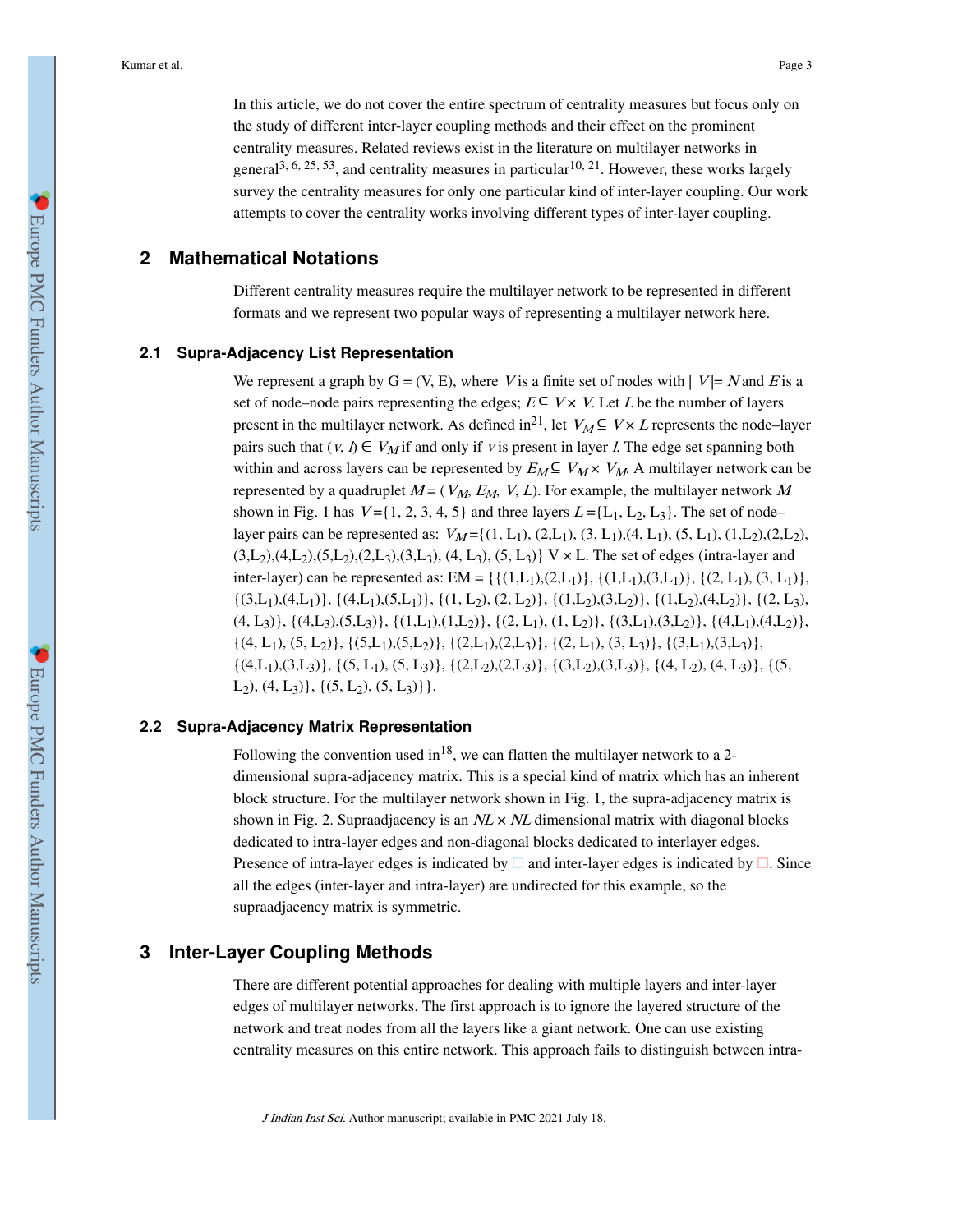layer and inter-layer edges, and hence not appropriate for analyzing multilayer networks. Another approach is to calculate the centrality of node  $\ell$  in each layer separately and get the vector  $c(i) = \{x^{[1]}(i), \dots x^{[L]}(i)\}\.$  Node centrality  $x_i$  can be identified by finding the mean of  $c(i)$ . In addition to finding the mean, there are several other possible ways such as finding a convex combination, finding the weighted average<sup>4</sup>, normalizing the eigenvector relative to the largest eigenvalue<sup>43</sup>, etc. This seems to be a straightforward approach; however, it ignores the inter-layer coupling of the network. Setting aside these two naive methods, we discuss the following coupling methods in greater detail in this paper.

#### **3.1 Diagonal Coupling (Adjacent Layers)**

Many real-world networks change their structure with time; such networks are known as temporal networks. Finding centrality in temporal networks has many applications such as dynamic network analysis<sup>30</sup>, finding temporal node centrality<sup>26</sup>, finding joint and marginal centrality<sup>52</sup>, etc. Network structure at different time stamps can be interpreted as multiple layers of a larger network<sup>16, 22</sup>. Working with the layers independently to define temporal network centrality measures may lead to undesired results like sudden fluctuations in the university rankings from year to year<sup>46</sup>.

Temporal networks have a special property of having the inter-layer coupling only between adjacent layers. Which means that the network can have inter-layer edges only between layers  $\{\alpha, \alpha \pm 1\}$ . This special kind of coupling leads to diagonal blocks in non-diagonal positions (adjacent to diagonal blocks) of the supra-adjacency matrix as shown in Fig. 3. To extend the existing centrality measures to temporal networks, one obvious way is to use the  $NL \times NL$  supra-adjacency matrix with different attention to the interlayer edges,

$$
A = \begin{bmatrix} A^{[1]} & \omega(I) & 0 & \cdots \\ \omega(I) & A^{[2]} & \omega(I) & \cdots \\ 0 & \omega(I) & A^{[3]} & \cdots \\ \vdots & \ddots & \ddots & \ddots \end{bmatrix}
$$

where  $\omega \ge 0$  is known as the layer coupling coefficient. Traditional centrality measures can directly be applied on  $A$  which will lead to a centrality vector of size  $NL$ . The centrality vector can be interpreted to return the node centrality at each time stamp<sup>5</sup>. Clearly, this approach ignores the block diagonal structure of the matrix and does not distinguish between the inter-layer and intra-layer edges<sup>10</sup>. This issue can be circumvented by changing the representation of either the inter-layer edges or the intra-layer edges. We discuss both of these methods below:

**3.1.1 Inter-Layer Coupling of Centrality Matrices—The idea of this approach is to** find the centrality matrix for each layer and directly couple it to the centrality matrix of its adjacent temporal layers. Let  $C^{[\alpha]}$  denote the centrality matrix for the temporal network at layer  $\alpha$ . Let  $\epsilon = 1/\omega$  Then the *supra-centrality* matrix<sup>48</sup> can be represented as,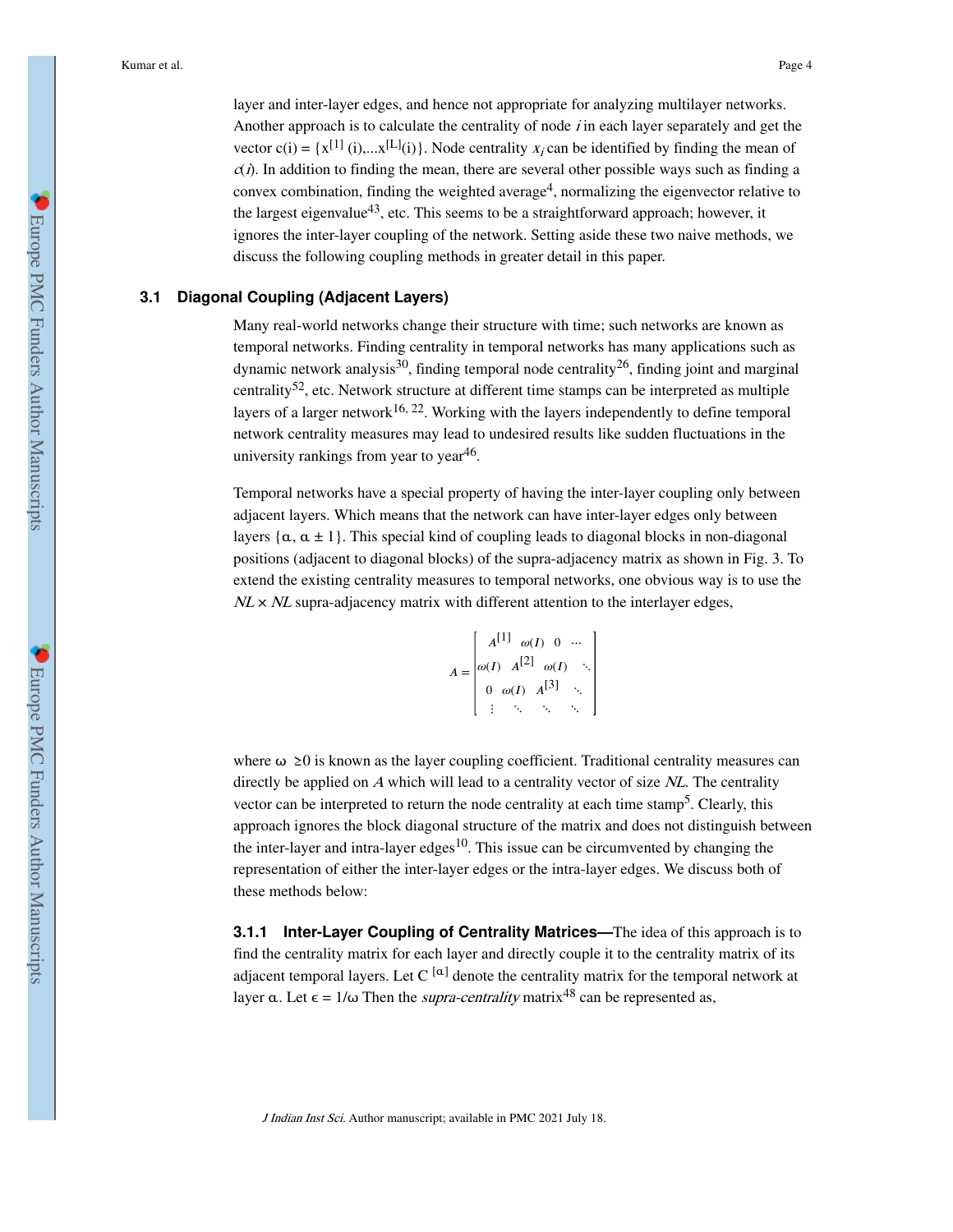$$
\mathbb{C} = \begin{bmatrix} C^{[1]} & I & 0 & \cdots \\ I & C^{[2]} & I & \ddots \\ 0 & I & C^{[3]} & \ddots \\ \vdots & \ddots & \ddots & \ddots \end{bmatrix}
$$

The above formulation works with the assumption that  $C^{[\alpha]}$  is non-negative and irreducible for every  $a \in L$ . Similarly, C is also non-negative and irreducible for any  $\varepsilon > 0$ , which leads to the Perron Frobenius theorem for non-negative matrices<sup>31</sup> and ensures uniqueness of the largest eigenvalue and non-negativity of the corresponding eigenvector<sup>52</sup>. Thus, the C matrix can be viewed as an adjacency matrix to find centrality using standard methods.

#### **3.1.2 Incorporating Inter-Layer Similarity—**Let

 $C^{[\alpha,\alpha+1]} = diag(c_1^{[\alpha,\alpha+1]}, c_2^{[\alpha,\alpha+1]}, ..., c_N^{[\alpha,\alpha+1]})$  be the  $N \times N$  dimensional inter-layer similarity matrix for layers  $\alpha$  and  $\alpha + 1$ . The supra-adjacency matrix can then be formulated $52$  as:

> $A=$  $A^{[1]}$   $C^{[1,2]}$  0 ...  $C^{[2, 1]}$   $A^{[2]}$   $C^{[2, 3]}$  . 0  $C^{[2,3]}$   $A^{[3]}$   $\cdot$ ⋮ ⋱ ⋱ ⋱

where  $c_i^{\alpha, \alpha+1}$  denotes the similarity between the same physical node at two adjacent layers. The supra-adjacency matrix A can now be used to find the centrality. There are many similarity measures to compute  $c_i^{\alpha, \alpha + 1}$  such as Adamic-Adar Index<sup>1</sup>, Jaccard Index, Salton Index<sup>20</sup>, Resource Allocation Index<sup>56</sup>, etc. For a detailed experimental study on this method, kindly refer to  $52$ .

#### **3.2 Diagonal Coupling**

In time-independent multilayer networks, the inter-layer coupling is not limited to adjacent layers. For example, a multilayer network can represent different relationships among authors such as citation, co-authorship, co-citation, etc. In such networks, one can observe inter-layer coupling among all pairs of layers as shown in Fig. 5. Without loss of generality, one can assume the same set of vertices but a possibly different set of edges in different layers. Finding centrality in such networks has multiple applications such as node ranking<sup>42</sup>, finding the most versatile nodes<sup>11</sup>, etc. For the same reason, multilayer centrality is also referred to as versatility. In the current section, we discuss two major approaches to find centrality— eigenvector-based and path-based.

**3.2.1 Eigenvector-Based Centrality—**Network structure in layer α may get influenced by the nodes from other layers  $\alpha'$ . The centrality measure for multilayer network must take this influence into account. This influence among layers can be captured by a matrix  $W \in \mathbb{R}^{L \times L}$ , where  $w_{\alpha\beta}$  denotes the influence of layer  $\alpha$  on layer  $\beta$ . Once the  $w_{\alpha\beta}$  is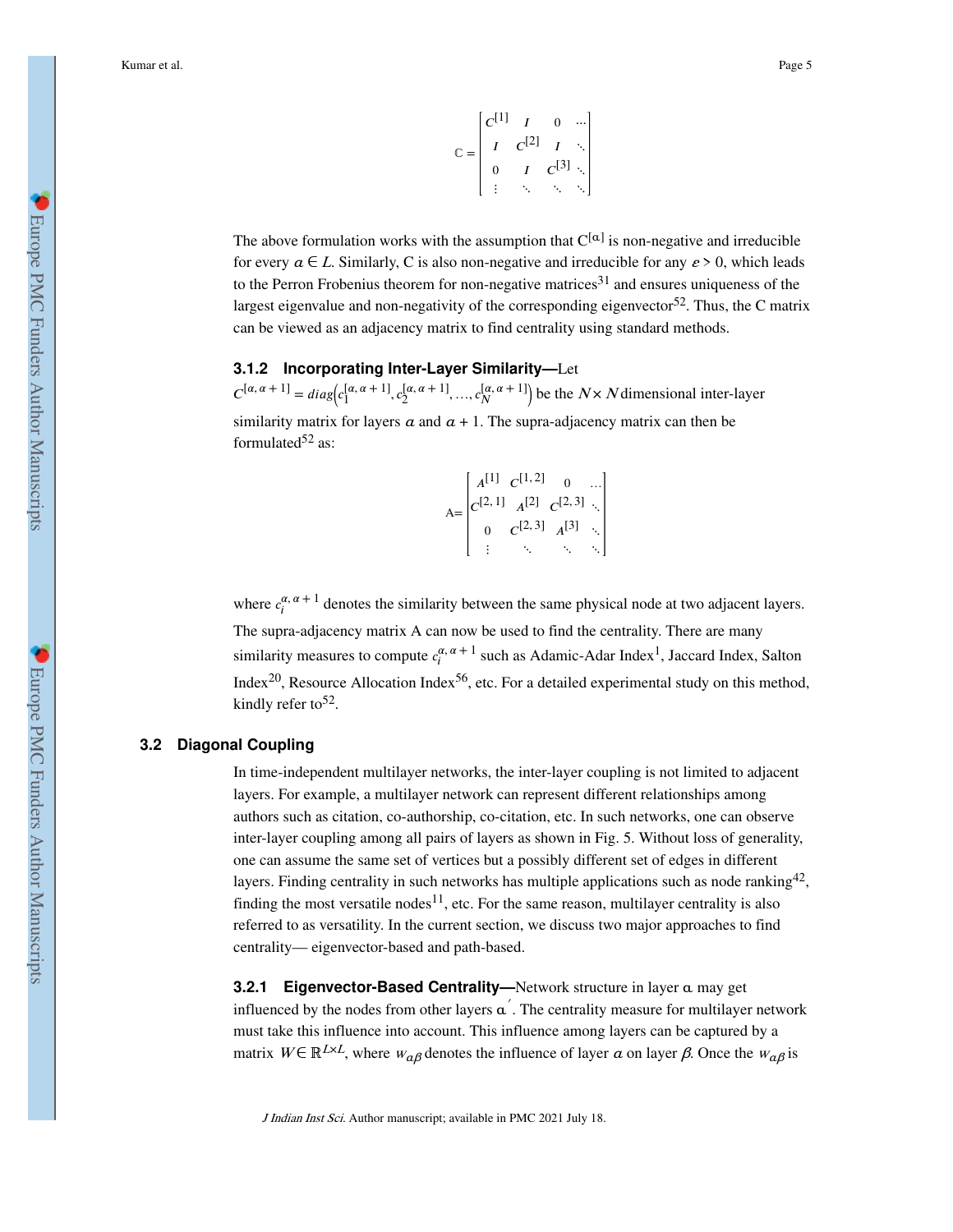fixed, we can define the local multilayer eigenvector-like centrality  $c_a$  as a leading eigenvector of the following matrix:

$$
A_{\alpha} = \beta w_{\alpha\beta} A^{[\beta,\beta]}
$$

Now, we can directly use this matrix to find centrality with traditional methods.

Sometimes, centrality of a node  $v$  in a layer not only depends on the other connected nodes in the same layer  $\alpha$  but also on the nodes from other layers. In such networks, it becomes essential to consider the influence from the nodes across the layers. To find the centrality of a node in a particular layer, the following modified adjacency matrix can be used $43$ .

$$
A^{\otimes} = \begin{bmatrix} w_{11}A^{[1, 1]} & w_{12}A^{[2, 2]} & \dots & w_{1L}A^{[L, L]} \\ w_{21}A^{[1, 1]} & w_{22}A^{[2, 2]} & \dots & w_{2L}A^{[L, L]} \\ \vdots & \vdots & \ddots & \vdots \\ w_{L1}A^{[1, 1]} & w_{L2}A^{[2, 2]} & \dots & w_{LL}A^{[L, L]} \\ \in \mathbb{R}^{NL \times NL} \end{bmatrix}
$$

Where  $A^{\otimes}$  is the Khatri-Rao product of the following matrices:

$$
W = \begin{bmatrix} w_{11} & \dots & w_{1L} \\ \vdots & \ddots & \vdots \\ w_{L1} & \dots & w_{LL} \end{bmatrix} \text{and} \Big( A^{[1, 1]} A^{[2, 2]} \dots A^{[L, L]} \Big)
$$

A⊗ can be viewed as a giant adjacency matrix and can be used to find centrality by the measures defined on monoplex networks. To read up on the existence and uniqueness of the leading eigenvector of A<sup>⊗</sup>, please refer to<sup>43</sup>.

**3.2.2 Path-Based Centrality—**Betweenness centrality is a prominent path-based centrality measure. To extend betweenness

centrality measure to multilayer networks, we have to accommodate the fact that a path can comprise of nodes and edges from multiple layers. Let  $\sigma_i a_j \beta$  be the count of edge distinct shortest paths from  $(i, a)$  to  $(j, \beta)$ . The cross betweenness centrality  $C(v)$  of a node-layer pair  $(v, \mu)$  is defined as the fraction of times  $(v, \mu)$  occurs on the shortest path between any origin–destination pair  $\{(i, a), (j, \beta)\}\$ . Mathematically,

$$
C(\nu^{\mu}) = i, j \in V: i \neq j \left( \alpha \in L \frac{\sigma_i^{\nu} \alpha_j \alpha}{\sigma_i \alpha_j \alpha} + (1 - \alpha), \beta \in L: \alpha \neq \beta \frac{\sigma_i^{\nu^{\mu}} \beta}{\sigma_i \alpha_j \beta} \right)
$$

where  $\sigma_{i\alpha_j\beta}^{v^{\mu}}$  is the number of times node–layer pair  $(v, \mu)$  occurs on the shortest path from  $(i, \mu)$ a) to  $(j, \beta)$ . Here  $\varepsilon$  is a tuning parameter which balances between the importance of inter-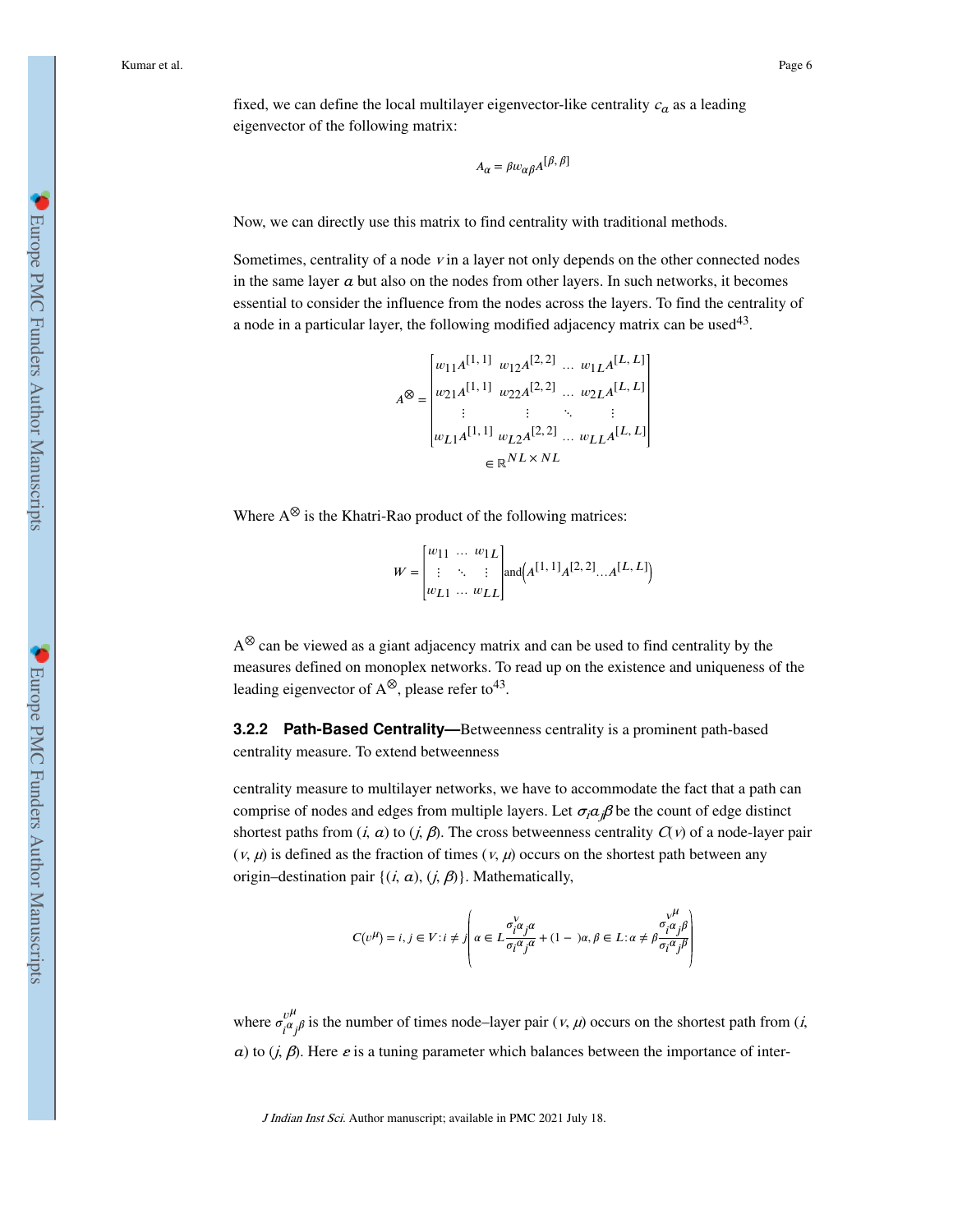layer and intra-layer edges. Cross betweenness centrality of a node can be computed in  $QNLE$ <sup>7</sup>.

#### **3.3 Cross Coupling**

This is the most general case of coupling among all the methods discussed in this article. A node– layer pair  $(i, a)$  can be influenced by the nodes in the same layer  $((i, a) : i = j)$  as well as nodes of any other layer  $((j, \beta) : \alpha = \beta)$  as shown in Fig. 1. Note that the coupling techniques discussed in earlier sections are the special cases of this particular coupling, which makes it important to extend (or reformulate) the centrality measures for these networks. We do so by adopting as is the framework of random walk on weighted (monoplex) graphs, and only changing the graph on which this framework is applied (viz., applying this random walk framework as is to a large weighted graph constructed out of our multilayer network as described below).

To define the centrality measures first, we introduce the random walk operator for a multilayer network  $M = (V_M, E_M, V, L)$ . A weighted multilayer network can have weights associated to the edges. Let wij $(a, \beta)$  be the weight of the edge between  $(i, a)$  and  $(j, \beta)$ . Let  $s_{i\alpha} = j$ ,  $\beta w_{i\beta}(\alpha, \beta)$  be the node strength of  $(i, \alpha)$ . We can write the transition probability from  $(i, a)$  to  $(i, \beta)$  as

$$
T_{j\beta}^{i\alpha}=\frac{w_{ij}(\alpha,\beta)}{\max(s_{i\alpha},\ )}
$$

where  $\epsilon > 0$  is a constant. Note that is a fourdimensional matrix (also known as tensor). At time t, let pi $\alpha$  (t) be the probability of finding the random walker at  $(i, \alpha)$ . Then,

$$
p_{j\beta}(t+1) = (i, \alpha) \in V_{\mathbf{M}} T^{l\alpha}_{j\beta} p_{i\alpha}(t)
$$

iα

The steady state solution for the random walk can be given by the leading *eigentensor*<sup>44</sup>,

$$
T_{j\beta}^{i\alpha}\Pi_{i\alpha}=\lambda\Pi_{j\beta}
$$

Intuitively a random walker should visit the nodes with high strength more frequently than the nodes with lesser strength. This is also evident from our formulation as,  $\pi_{i\alpha} \propto s_{i\alpha}$ . The transition tensor  $T_{j\beta}^{i\alpha}$  can be defined in multiple ways<sup>9</sup>, but in this article we focus on the one similar to a random walk on monoplex networks<sup>35</sup>.

We can use this formulation to define different centrality measures on multilayer networks. Following the discussion from<sup>11</sup>, in PageRank, a walker can move from one node to its neighbor with probability r and it can teleport to any other node with probability  $(1 - r)$ . Considering the uniform probability of getting a node picked while teleportation, the transition tensor can be given by,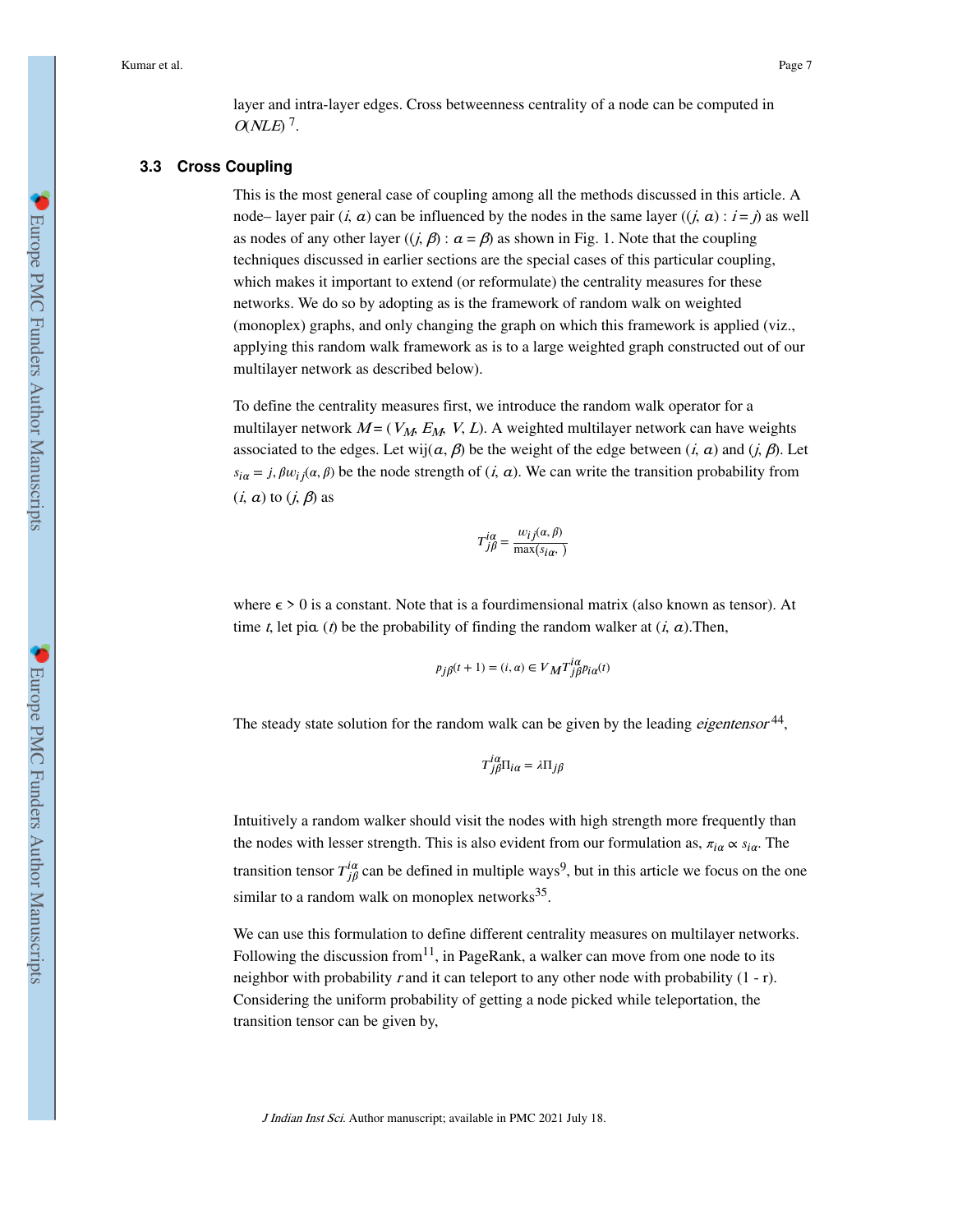$$
R_{j\beta}^{i\alpha}=rT_{j\beta}^{i\alpha}+\frac{(1-r)}{NL}u_{j\beta}^{i\alpha}
$$

where  $u_{j\beta}^{i\alpha}$  is the unit tensor of rank 4. PageRank centrality for multilayer networks is given by the solution of this master equation. As we discussed in Sect. 3.2.2, betweenness centrality is another important centrality measure. There we measured the betweenness centrality as the fraction of times a node j occurs on all pair shortest paths. However, in many real-world networks, information does not necessarily propagate through the shortest path. For example, packets over the internet or rumors over a social network are not always restricted to following the shortest path<sup>15, 47</sup>. In such cases, the shortest path betweenness centrality is not the right choice to make. One possible proxy for the betweenness is the random-walk betweenness, which is the number of random walks between any pair of nodes that pass through a node  $j^{33}$ . To analytically compute this number, it is convenient to use the absorbing random walk. Since we are interested in counting the number of times a node  $j$ appears on the random walk, we assume node v as the absorbing state. For multilayer networks, we can define an absorbing random walk by the following 4-rank tensor,

$$
(T[v])_{j\beta}^{i\alpha} = \begin{cases} 0 & \text{if } j = v \\ T_{j\beta}^{i\alpha} & \text{otherwise} \end{cases}
$$

Following the discussion from  $44$ , the number of times a random walker passes through a node *j* in layer β, irrespective of time step, is given by,

$$
\left(\tau_{\left[\boldsymbol{v}\boldsymbol{\right]}\right)}\!\!\int\limits_{\boldsymbol{j}\boldsymbol{\beta}}^{\boldsymbol{i}\alpha}=\left[\left(\delta-T_{\left[\boldsymbol{d}\right]}\right)^{-1}\right]_{\boldsymbol{j}\boldsymbol{\beta}}^{\boldsymbol{i}\alpha}
$$

where  $\delta$  is a 4 - d tensor such that  $\delta_{j\beta}^{i\alpha} = \delta_{j\beta}^{i\alpha}$  and  $\delta$  represents the Kronecker delta. It can be noticed that the number of times the random walker visits node  $j$  depends on the layers where  $j$  and starting node are located. Let  $o$  be the starting node, the matrix representation of a random walker which can start from any layer  $\sigma$  and pass through *j* in any layer is given by,

$$
(\tau_{[v]})_j^o = \frac{1}{L} (\tau_{[v]})_{j\beta}^{o\sigma} u_{\sigma},
$$

where  $u^{\beta}$  and  $u\sigma$  are unit column vector and unit row vector, respectively. The final betweenness centrality vector can be obtained by averaging over all possible origin– destination pairs as follows,

$$
\tau_j = \frac{1}{N(N-1)} Nv = 1(\tau_{[v]})_j^0 u_o
$$

For theoretical justification and empirical evidences kindly refer to  $44$ . In addition to using the supra-adjacency list and supra-adjacency matrix representation of multilayer networks,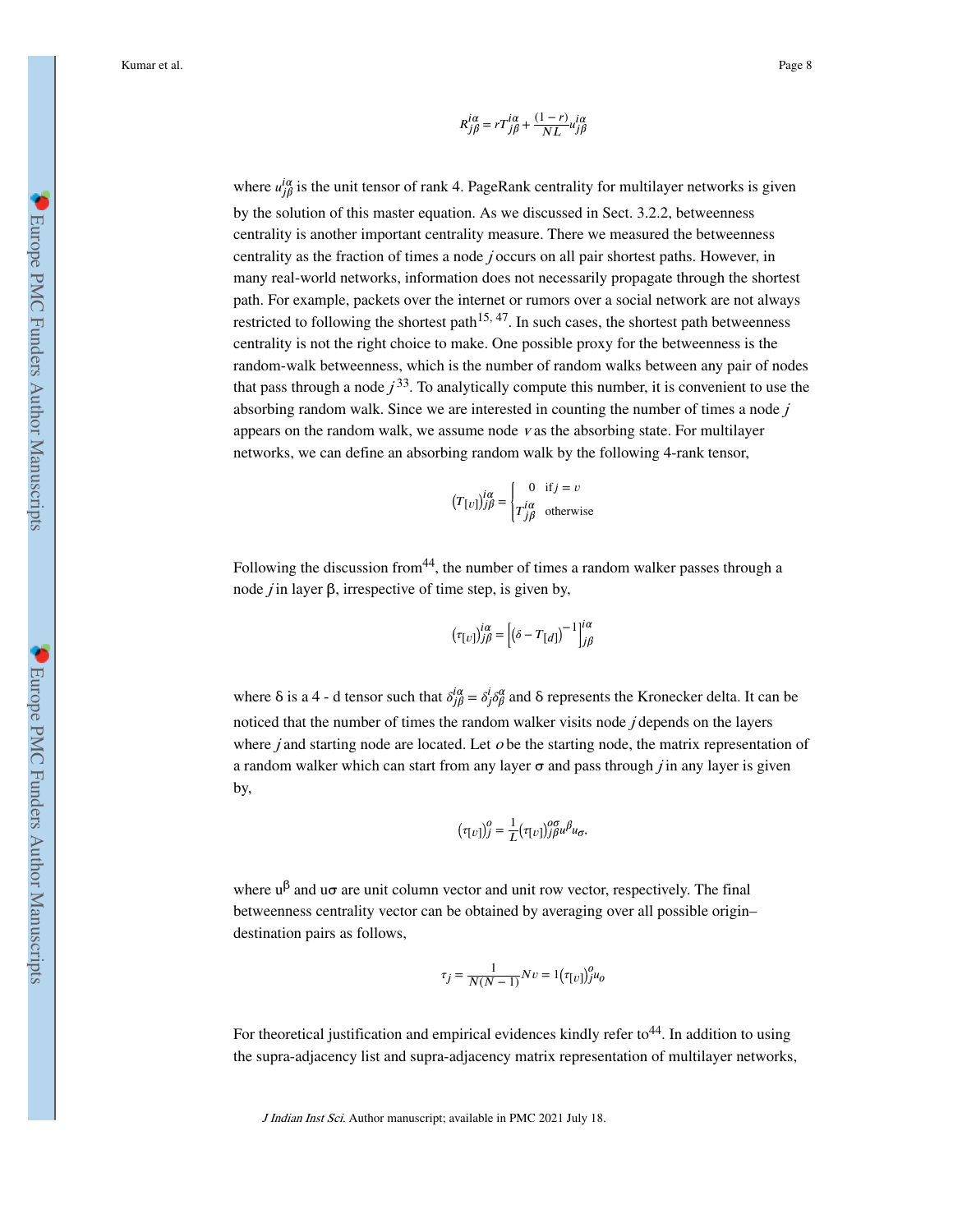there are other popular approaches such as representing the multilayer network as a collection of nodes and multilinks<sup>23</sup>. To observe the effect of inter-layer cross-coupling on a node, one can find the centrality using the measures defined in this section and subtract it from the centrality calculated by the measures defined in the previous sections.

# **4 Conclusion**

Multilayer networks can capture multiple types of interactions among nodes. Due to the variety of applications of multilayer networks, different aspects of these networks have been studied such as their robustness against node attacks<sup>13, 54, 55</sup>, process spreading<sup>8, 50</sup> and evolutionary games<sup>51</sup>. In this paper, we discussed different types of inter-layer coupling in multilayer networks, their use-cases, and their implications on centrality measures. Currently, the study of multilayer networks is confined to layers which capture homogeneous entities and their pairwise relationships to one another. Many complex systems are better modelled by other richer graph structures such as hypergraphs<sup>28, 38, 40</sup>, and knowledge graphs<sup>34, 37</sup>. It can be a promising future direction to extend the multilayer network framework to capture such complex graph structures and study their properties.

## **Acknowledgements**

This work was supported in part by the Wellcome Trust/DBT India Alliance Intermediate Fellowship IA/I/17/2/503323 awarded to MN and the Intel research grant RB/18-19/CSE/002/INTI/ BRAV to BR.

## **Biographies**



**Tarun Kumar** is a Ph.D. Scholar at the Department of Computer Science and Engineering, Indian Institute of Technology Madras where he is jointly co-advised by Prof. Balaraman Ravindran and Prof. Manikandan Narayanan. His research interests lie at the intersection of Machine Learning and Network Science. Specifically, he is intrigued by the dynamics of systems comprising higher order interactions. He received his M.Tech. from the Department of Computer Science and Engineering, School of Engineering Sciences, Shiv Nadar University (First Rank). Tarun enjoys giving interdisciplinary talks; for instance, he gave a presentation in the 4th IBSE workshop at IIT Madras where the audience was prominently from the Biology background and he won the best presentation award.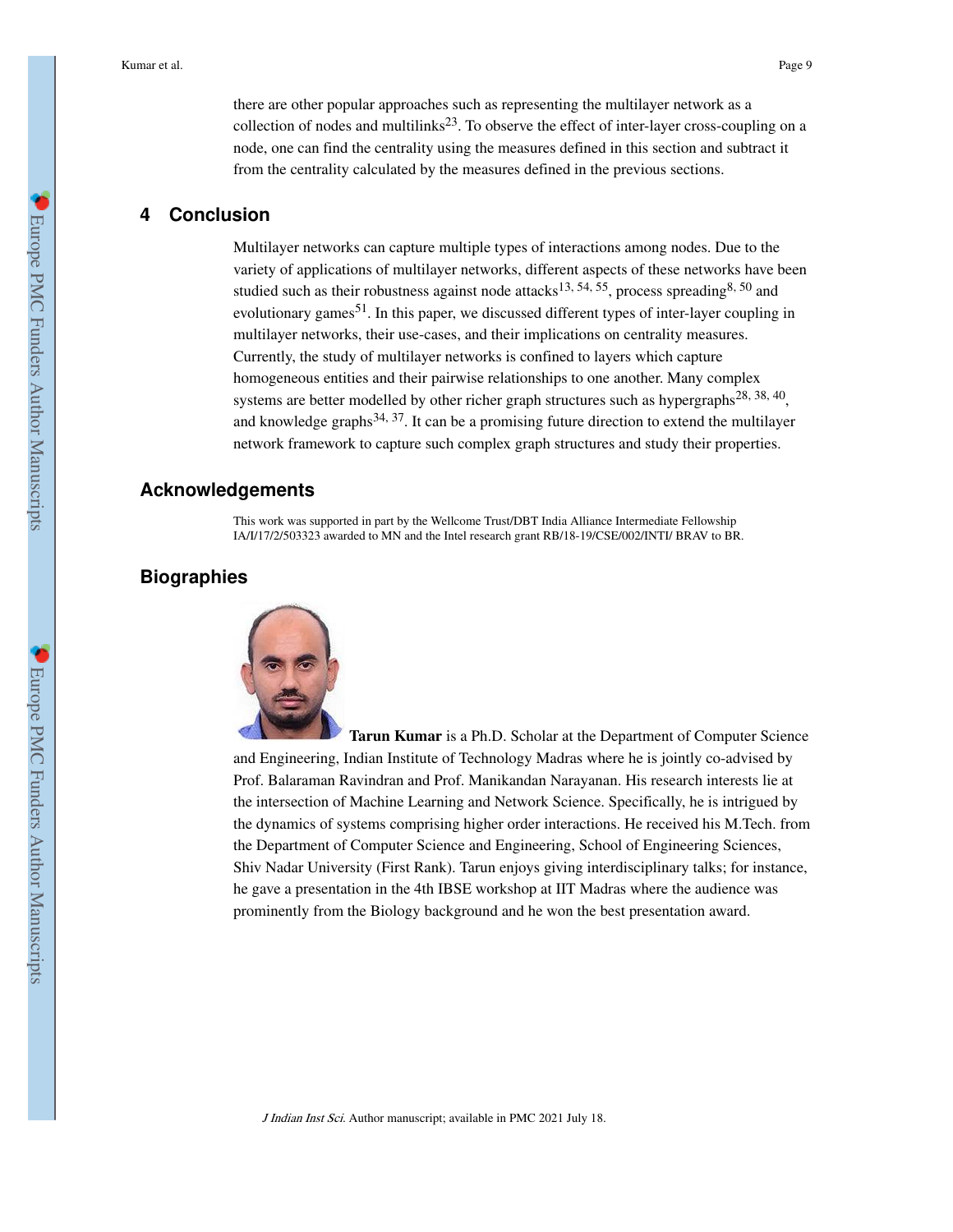

**Manikandan Narayanan** enjoys research at the interface between computer science and systems biology in his current position as an associate professor at the Indian Institute of Technology Madras. He is fascinated with using the power of computation and network/data-driven science to tease apart the molecular interactions underlying life, and his research focuses specifically on (multilayer) graph algorithms and probabilistic models to discover novel tissue–tissue communication or disease–disease interaction routes from high-dimensional genomic data. He obtained his Ph.D. in Computer Science (with an emphasis in computational and genomic biology) from the University of California at Berkeley and held a Sr. Research Scientist position at Merck Research Labs before joining National Institutes of Health (NIH) as a Staff Scientist. He is a Siebel Scholar Class of 2003, author of well-cited publications in computational/systems biology journals, and a WellcomeTrust/DBT India Alliance Intermediate Fellow starting 2017. His current research interests and contributions all started with his exposure to research as a summer JNCASR intern at the Indian Institute of Science (IISc) at Bangalore and his undergraduate computer science training at College of Engineering, Anna University, Guindy.



**Balaraman Ravindran** is a professor at the Department of Computer Science and Engineering and heads the Robert Bosch Centre for Data Science and AI at the Indian Institute of Technology Madras. He completed his Ph.D. at the Department of Computer Science, University of Massachusetts, Amherst. He worked with Prof. Andrew G. Barto on an algebraic framework for abstraction in reinforcement learning. His current research interests span the broader area of machine learning, ranging from spatio-temporal abstractions in reinforcement learning to social network analysis and data/text mining. Much of the work in his group is directed toward understanding interactions and learning from them.

## **References**

- 1. Adamic LA, Adar E. Friends and neighbors on the web. Social networks. 2003; 25(3):211–230.
- 2. Aleta A, Meloni S, Moreno Y. A multilayer perspective for the analysis of urban transportation systems. Sci Rep. 2017; 7 44359 [PubMed: 28295015]
- 3. Aleta A, Moreno Y. Multilayer networks in a nutshell. arXiv preprint arXiv. 2018 1804.03488
- 4. Battiston F, Nicosia V, Latora V. The new challenges of multiplex networks: measures and models. Euro Phys J Spec Top. 2017; 226(3):401–416.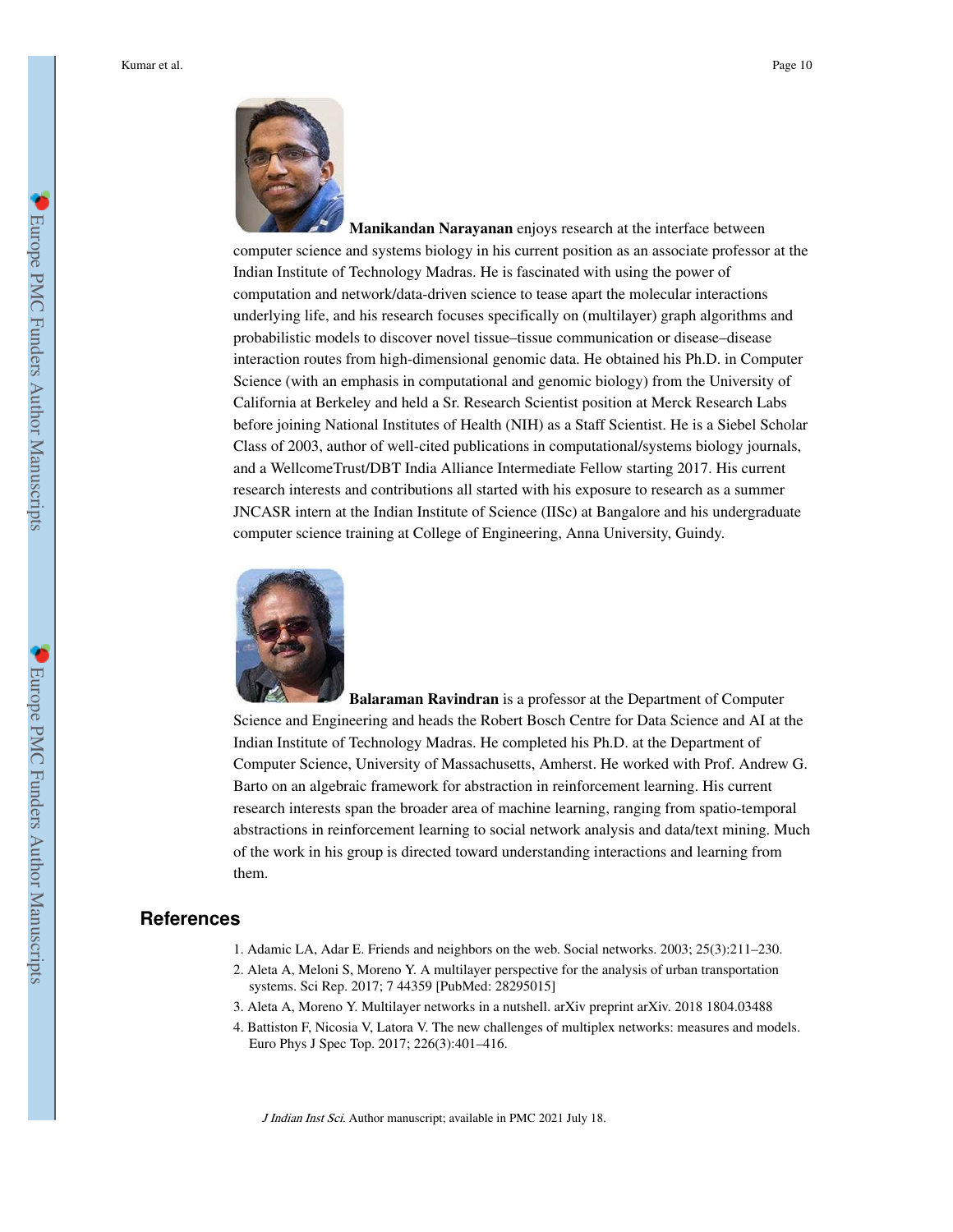- 5. Bazzi M, Porter MA, Williams S, McDonald M, Fenn DJ, Howison SD. Community detection in temporal multilayer networks, with an application to correlation networks. Multiscale Model Simul. 2016; 14(1):1–41.
- 6. Boccaletti S, Bianconi G, Criado R, Del Genio CI, Gómez-Gardenes J, Romance M, Sendina-Nadal I, Wang Z, Zanin M. The structure and dynamics of multilayer networks. Phys Rep. 2014; 544(1):1– 122. [PubMed: 32834429]
- 7. Chakraborty, T; Narayanam, R. Cross-layer betweenness centrality in multiplex networks with applications; Data engineering (ICDE), 2016 IEEE 32nd international conference on; 2016. 397– 408.
- 8. De Domenico M, Granell C, Porter MA, Arenas A. The physics of spreading processes in multilayer networks. Nat Phys. 2016; 12(10):901.
- 9. De Domenico M, Solé A, Gómez S, Arenas A. Random walks on multiplex networks. arXiv preprint arXiv. 2013 1306.0519
- 10. De Domenico M, Solé-Ribalta A, Cozzo E, Kivelä M, Moreno Y, Porter MA, Gómez S, Arenas A. Mathematical formulation of multilayer networks. Phys Rev X. 2013; 3(4) 041022
- 11. De Domenico M, Solé-Ribalta A, Omodei E, Gómez S, Arenas A. Ranking in interconnected multilayer networks reveals versatile nodes. Nat Commun. 2015; 6 6868 [PubMed: 25904405]
- 12. De Meo P, Ferrara E, Fiumara G, Ricciardello A. A novel measure of edge centrality in social networks. Knowl Based Syst. 2012; 30:136–150.
- 13. Demeester P, Gryseels M, Autenrieth A, Brianza C, Cast-agna L, Signorelli G, Clemenfe R, Ravera M, Jajszczyk A, Janukowicz D, et al. Resilience in multilayer networks. IEEE Commun Mag. 1999; 37(8):70–76.
- 14. Dolev S, Elovici Y, Puzis R. Routing betweenness centrality. J ACM (JACM). 2010; 57(4):25.
- 15. Freeman LC, Borgatti SP, White DR. Centrality in valued graphs: A measure of betweenness based on network flow. Soc Netw. 1991; 13(2):141–154.
- 16. Gallotti R, Barthelemy M. The multilayer temporal network of public transport in great britain. Sci Data. 2015; 2 140056 [PubMed: 25977806]
- 17. Gleich DF. Pagerank beyond the web. SIAM Rev. 2015; 57(3):321–363.
- 18. Gomez S, Diaz-Guilera A, Gomez-Gardenes J, Perez-Vicente CJ, Moreno Y, Arenas A. Diffusion dynamics on multiplex networks. Phys Rev Lett. 2013; 110(2) 028701 [PubMed: 23383947]
- 19. Halu A, De Domenico M, Arenas A, Sharma A. The multiplex network of human diseases. bioRxiv. 2017 100370
- 20. Hamers L, et al. Similarity measures in scientomet-ric research: The jaccard index versus salton's cosine formula. Inf Process Manag. 1989; 25(3):315–18.
- 21. Hilary. Centrality measures in multilayer networks. University of Oxford; 2015. https:// people.mathsox.acuk/porterm/research/Flora\_BEE\_Submitted-032315.pdf
- 22. Hristova, D; Williams, MJ; Musolesi, M; PanzarasaMas-colo, C. Measuring urban social diversity using interconnected geo-social networks; Proceedings of the 25th international conference on world wide web; 2016. 2–30.
- 23. Iacovacci J, Rahmede C, Arenas A, Bianconi G. Functional multiplex pagerank. EPL (Euro Lett). 2016; 116(2):28004.
- 24. Joseph A, Chen G. Composite centrality: a natural scale for complex evolving networks. Physica D. 2014; 267:58–67.
- 25. Kanawati R. Multiplex network mining: a brief survey. IEEE Intell Inform Bull. 2015; 16(1):24– 27.
- 26. Kim H, Anderson R. Temporal node centrality in complex networks. Phys Rev E. 2012; 85(2) 026107
- 27. Kivelä M, Arenas A, Barthelemy M, Gleeson JP, Moreno Y, Porter MA. Multilayer networks. J Complex Netw. 2014; 2(3):203–271.
- 28. Klamt S, Haus UU, Theis F. Hypergraphs and cellular networks. PLoS Comput Biol. 2009; 5(5) e1000385 [PubMed: 19478865]
- 29. Liao H, Mariani MS, Medo M, Zhang YC, Zhou MY. Ranking in evolving complex networks. Phys Rep. 2017; 689:1–54.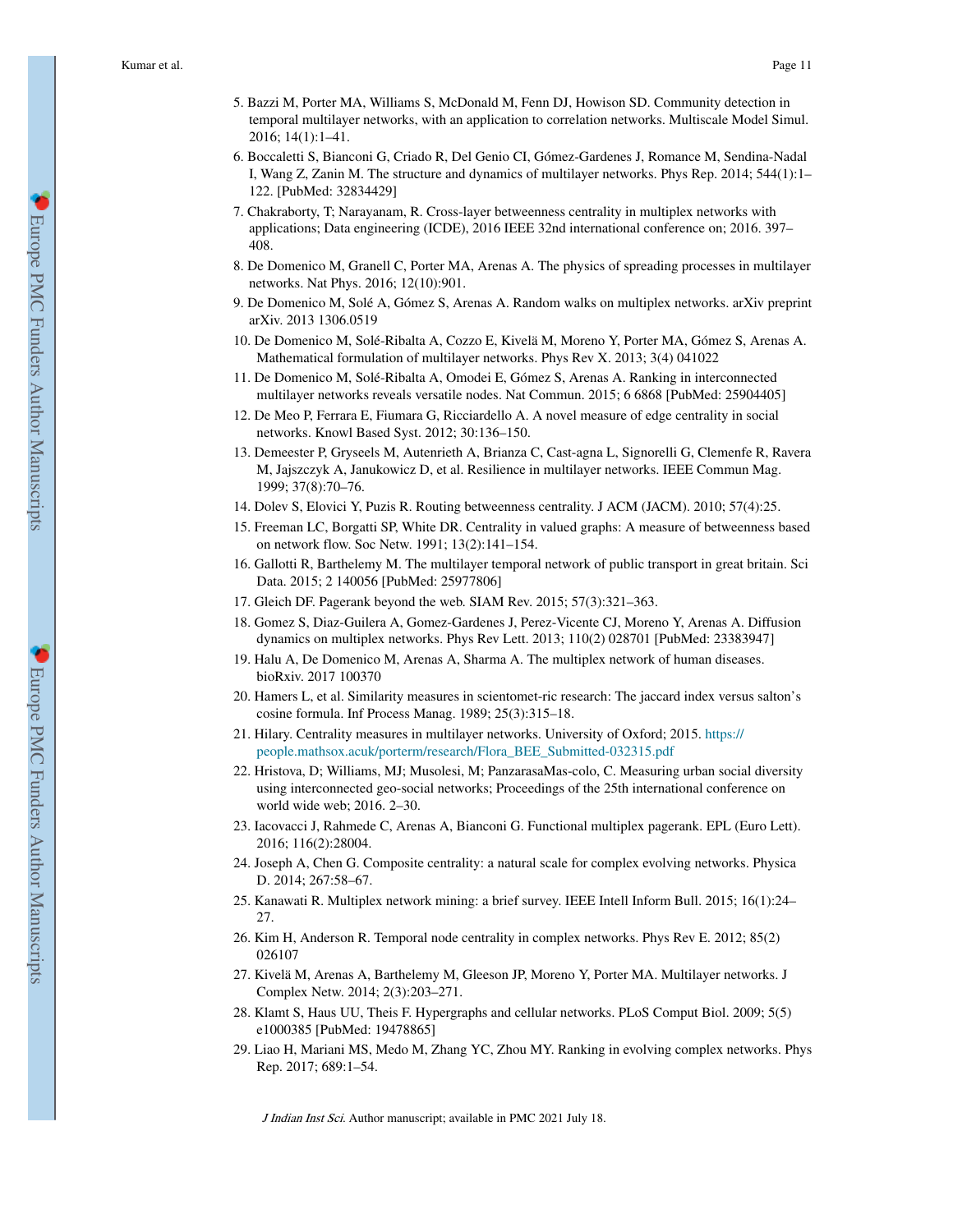- 30. Liu S, Chen PY, Hero A, Rajapakse I. Dynamic network analysis of the 4d nucleome. bioRxiv. 2018 268318
- 31. Meyer, CD. Matrix analysis and applied linear algebra. Society for Industrial and Applied Mathematics; Philadelphia, PA, USA: 2000.
- 32. Newman, M. Networks. 2nd. Oxford University Press, Inc; New York, NY, USA: 2018.
- 33. Newman ME. A measure of betweenness centrality based on random walks. Soc Netw. 2005; 27(1):39–54.
- 34. Nickel M, Murphy K, Tresp V, Gabrilovich E. A review of relational machine learning for knowledge graphs. Proc IEEE. 2016; 104(1):11–33.
- 35. Noh JD, Rieger H. Random walks on complex networks. Phys Rev Lett. 2004; 92(11) 118701 [PubMed: 15089179]
- 36. Pilosof S, Porter MA, Pascual M, Kéfi S. The multilayer nature of ecological networks. Nat Ecol Evolut. 2017; 1(4) 0101
- 37. Popping R. Knowledge graphs and network text analysis. Soc Sci Inform. 2003; 42(1):91–106.
- 38. Ramadan, E; Tarafdar, A; Pothen, A. A hypergraph model for the yeast protein complex network; Parallel and distributed processing symposium, 2004. Proceedings 18th international; 2004. 189
- 39. Rysz M, Pajouh FM, Pasiliao EL. Finding clique clusters with the highest betweenness centrality. Euro J Oper Res. 2018; 271(1):155–164. DOI: 10.1016/Jejor2018.05.006
- 40. Satchidanand, SN; Ananthapadmanaban, H; Ravindran, B. In: Yang, Y; Wooldridge, M, editors. Extended discriminative random walk: a hypergraph approach to multi-view multi-relational transduc-tive learning; Proceedings of the 24th international conference on artificial intelligence, IJCAI'15; Buenos Aires, Argentina. 2015. 3791–3797.
- 41. Shinde, Jalan S. A multilayer protein-protein interaction network analysis of different life stages in cae-norhabditis elegans. EPL (Europhys Lett). 2015; 112(5):58001.
- 42. Sideris, G; Katsaros, D; Sidiropoulos, A; Manolopoulos, Y. The science of science and a multilayer network approach to scientists' ranking; Proceedings of the 22nd international database engineering &; applications symposium; 2018. 5–11.
- 43. Solá L, Romance M, Criado R, Flores J, Garcíadel Amo A, Boccaletti S. Eigenvector centrality of nodes in multiplex networks Chaos: an Interdisciplinary. J Nonlinear Sci. 2013; 23(3) 033131
- 44. Solé-Ribalta A, De Domenico M, Gómez S, Arenas A. Random walk centrality in interconnected multilayer networks. Physica D. 2016; 323:73–79.
- 45. Solé-Ribalta A, Gómez S, Arenas A. Congestion induced by the structure of multiplex networks. Phys Rev Lett. 2016; 116(10) 108701 [PubMed: 27015514]
- 46. Sorz J, Wallner B, Seidler H, Fieder M. Inconsistent year-to-year fluctuations limit the conclusiveness of global higher education rankings for university management. Peer J. 2015; 3 e1217 [PubMed: 26336646]
- 47. Stephenson K, Zelen M. Rethinking centrality: methods and examples. Soc Netw. 1989; 11(1):1– 37.
- 48. Taylor D, Myers SA, Clauset A, Porter MA, Mucha PJ. Eigenvector-based centrality measures for temporal networks. Multiscale Model Simul. 2017; 15(1):537–574. [PubMed: 29046619]
- 49. Türker Ì, Sulak EE. A multilayer network analysis of hashtags in twitter via co-occurrence and semantic links. Int J Mod Phys B. 2018; 32(04) 1850029
- 50. Wang W, Liu QH, Cai SM, Tang M, Braunstein LA, Stanley HE. Suppressing disease spreading by using information diffusion on multiplex networks. Sci Rep. 2016; 6 29259 [PubMed: 27380881]
- 51. Wang Z, Wang L, Szolnoki A, Perc M. Evolutionary games on multilayer networks: a colloquium. Euro Phys J B. 2015; 88(5):124.
- 52. Yin R-R, Guo Q, Yang J-N, Liu J-G. Inter-layer similarity-based eigenvector centrality measures for temporal networks. Physica A Stat Mech Appl. 2018; 512:165–173. DOI: 10.1016/ Jphysa.2018.08.018
- 53. Zhang, H, Zhang, H, Thai, MT. A survey on multilayer networks and the applicationsBig data in complex and social networks. Chapman and Hall/CRC; 2016. 193–222.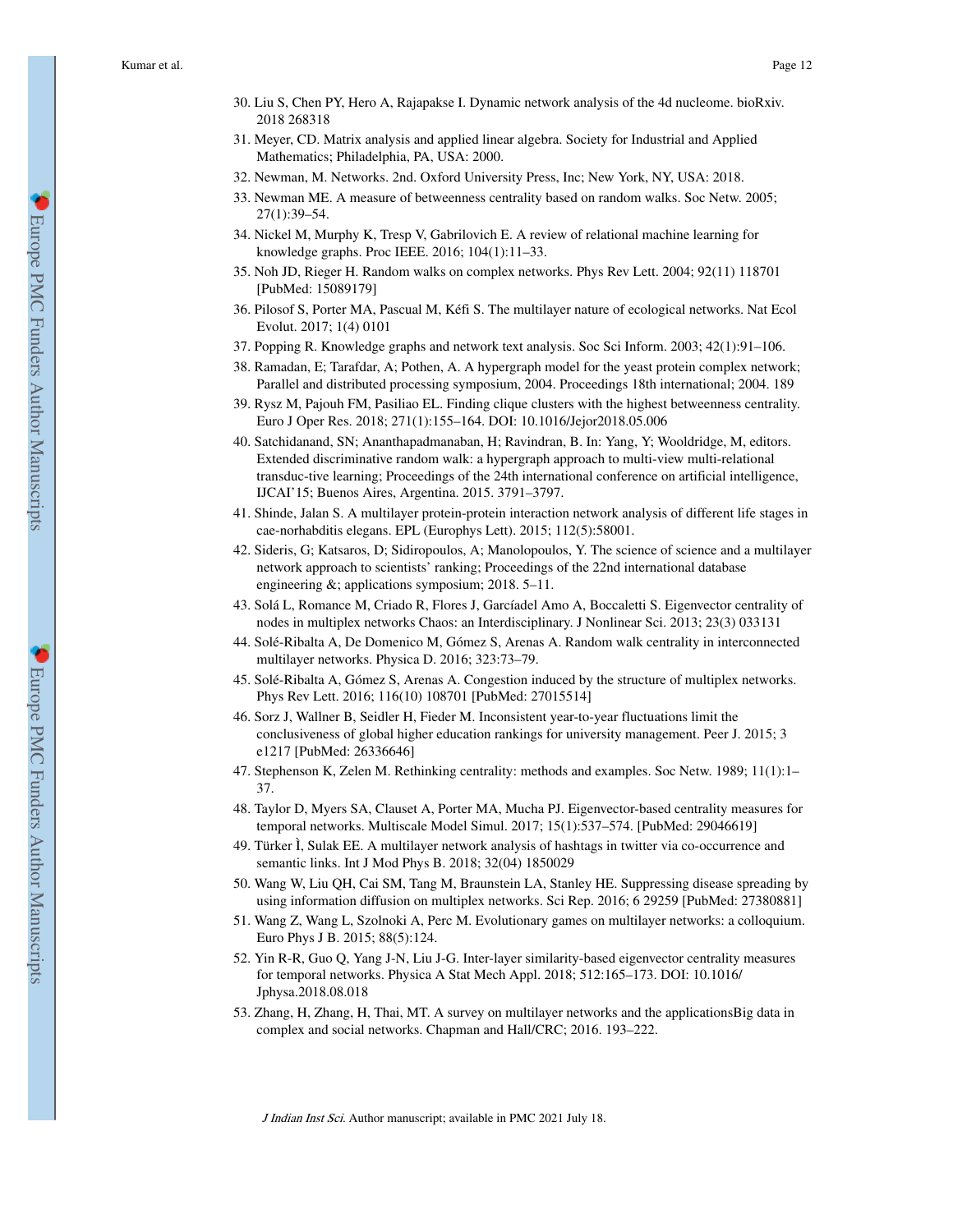- 54. Zhao D, Wang Z, Xiao G, Gao B, Wang L. The robustness of interdependent networks under the interplay between cascading failures and virus propagation. EPL (Europhys Lett). 2016; 115(5):58004.
- 55. Zhao DW, Wang LH, Zhi YF, Zhang J, Wang Z. The robustness of multiplex networks under layer node-based attack. Sci Rep. 2016; 6 24304 [PubMed: 27075870]
- 56. Zhou T, Lü L, Zhang YC. Predicting missing links via local information. Euro Phys J B. 2009; 71(4):623–630.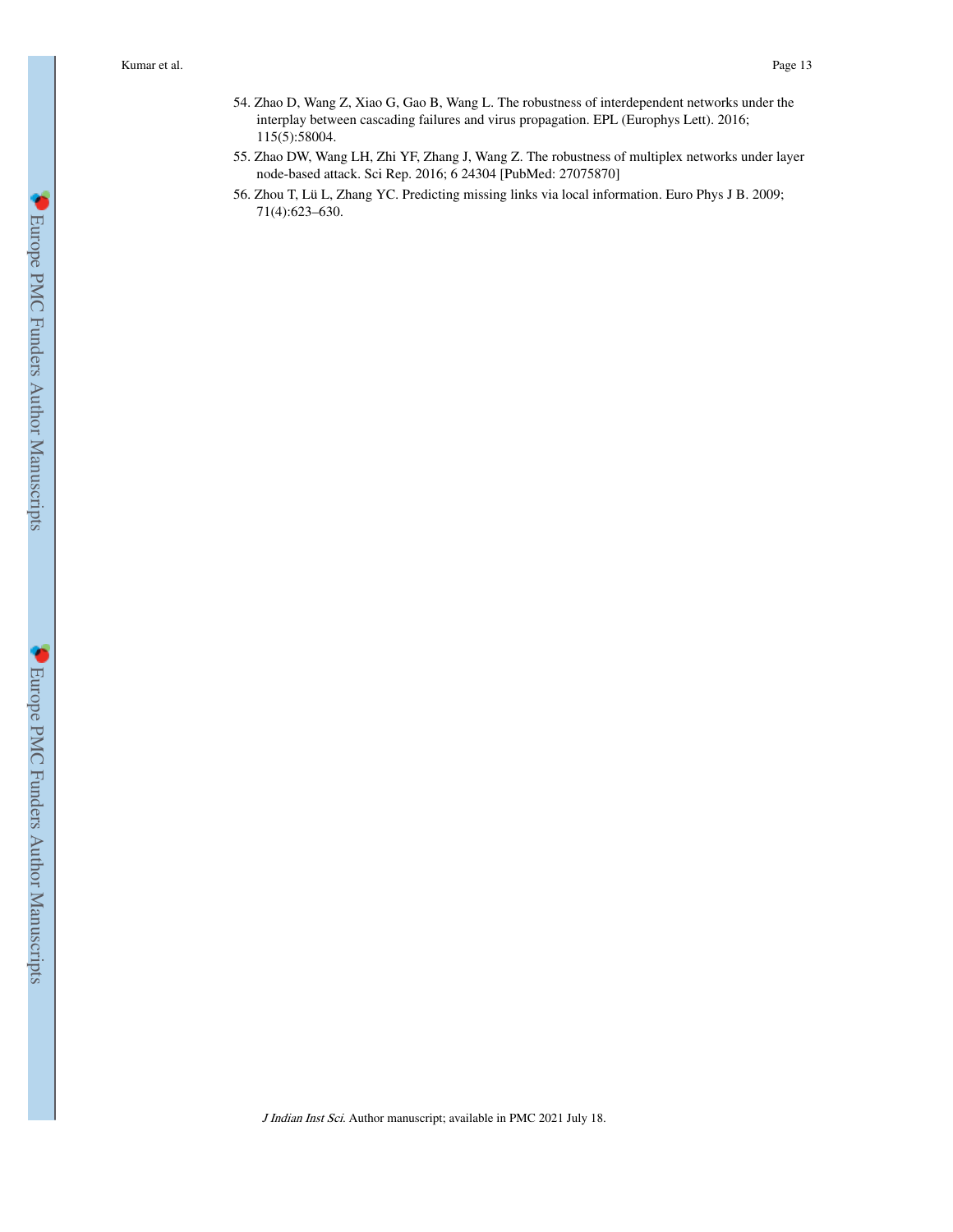Kumar et al. Page 14



**Figure 1. A multilayer network depicting the cross inter-layer coupling.**

A node is allowed to have as many connections with nodes within the layer and nodes from other layers. The node set in the layers need not be the same among all layers, as node 1 is missing in  $L_3$ .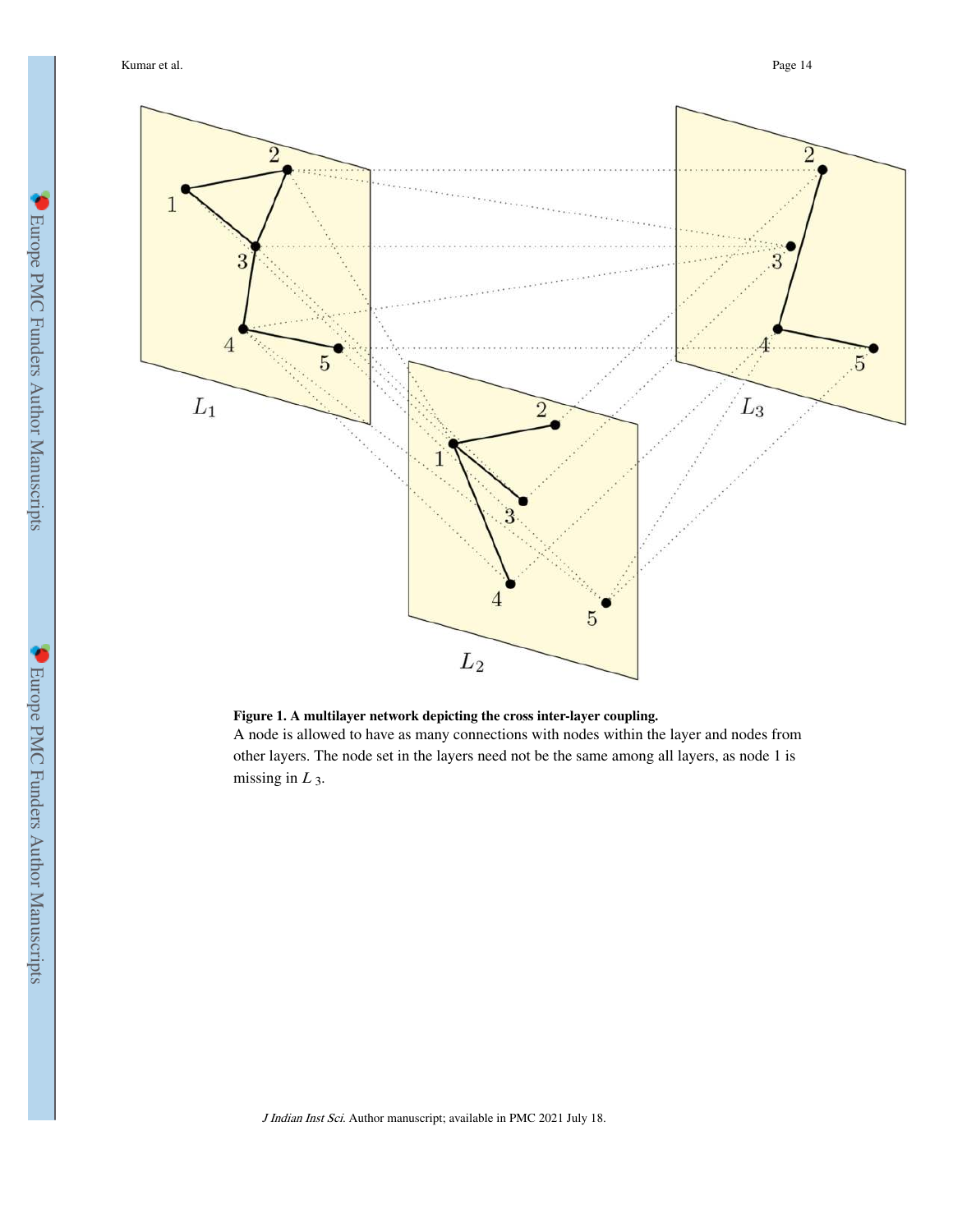Kumar et al. Page 15



**Figure 2. Supra-adjacency matrix representation M of the multilayer network shown in Fig. 1.**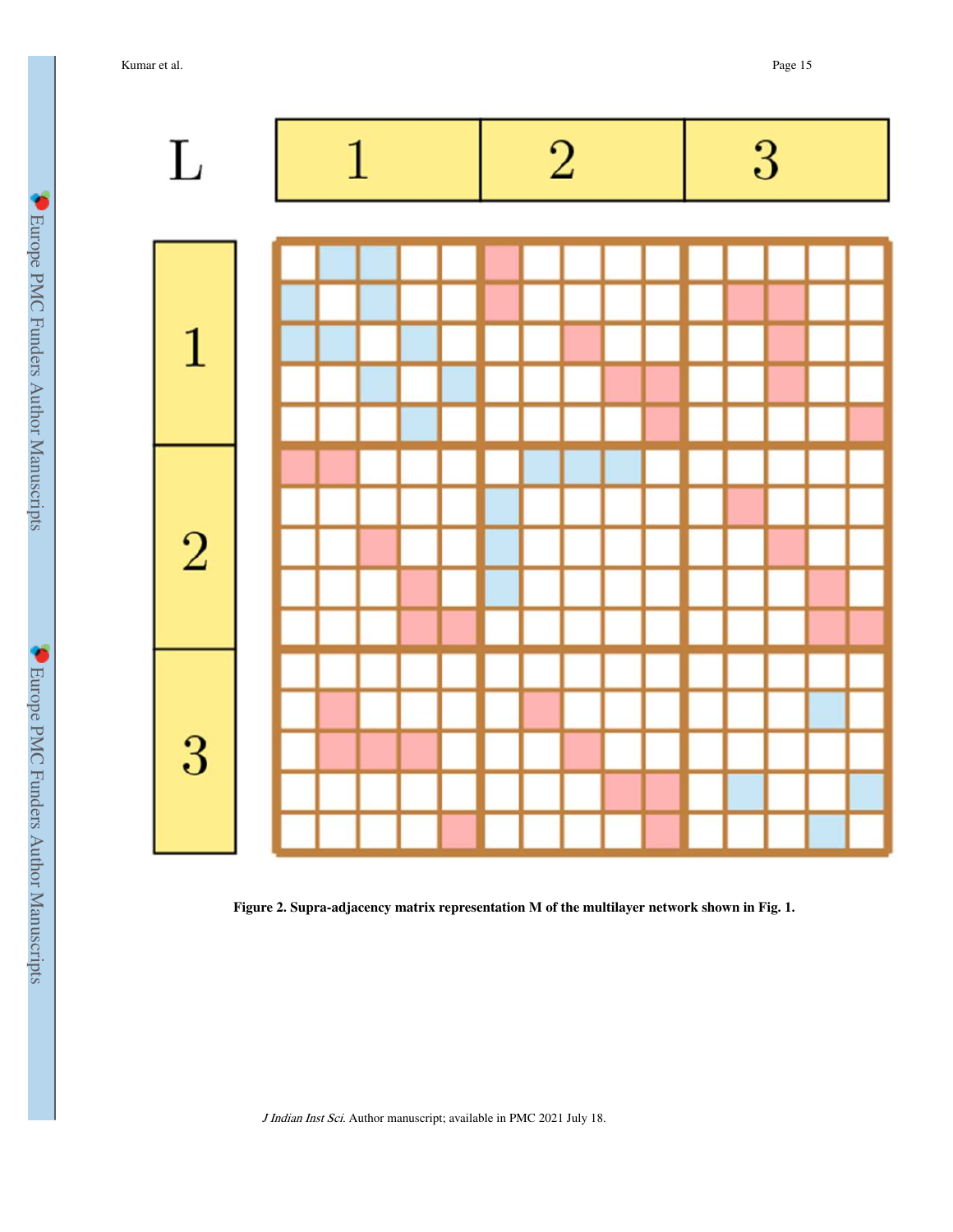Kumar et al. Page 16



**Figure 3. Supra-adjacency matrix representation of multilayer network shown in Fig. 4**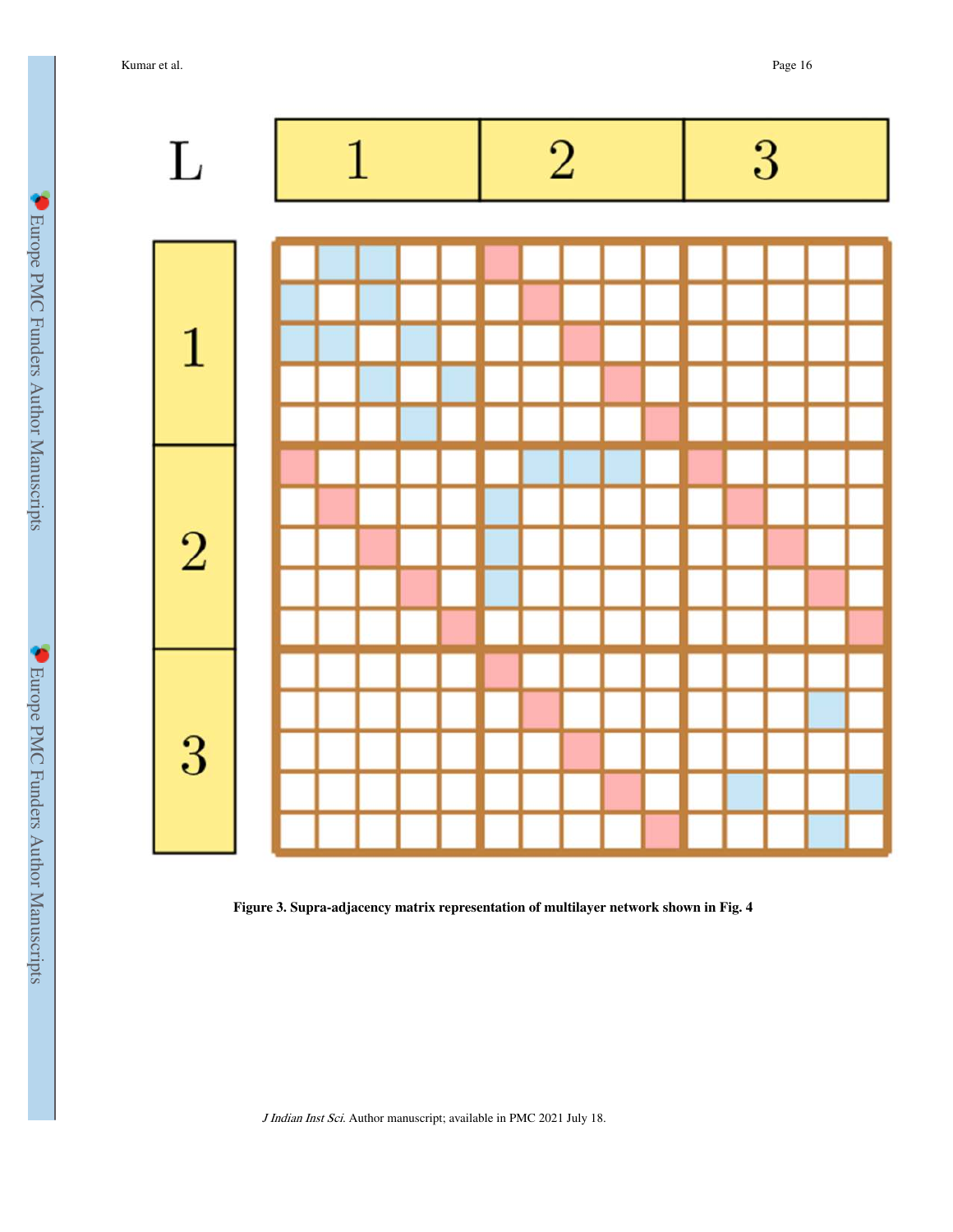

**Figure 4. A multilayer network depicting the diagonal inter-layer coupling of adjacent layers, for example, time-series points.**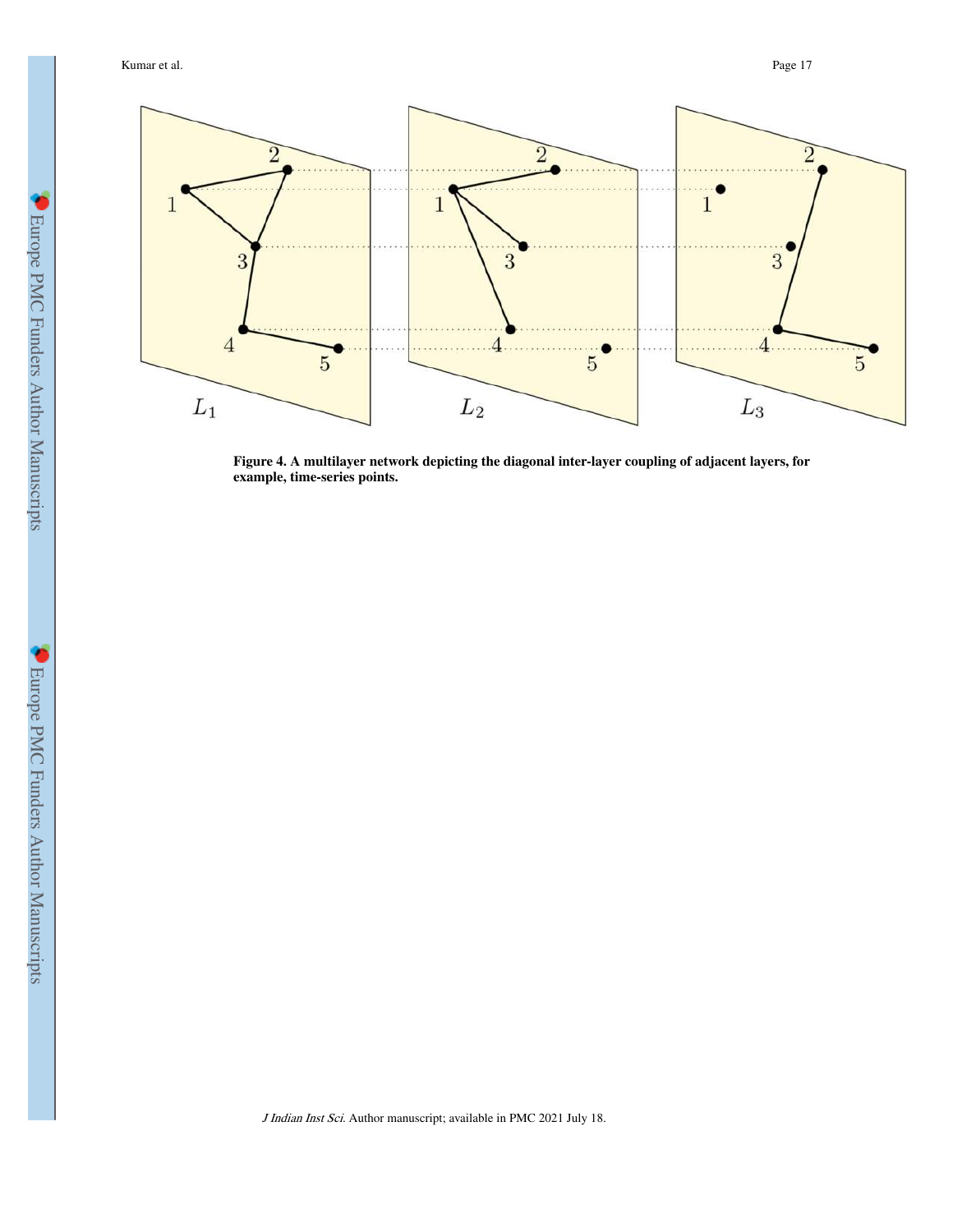Kumar et al. Page 18



**Figure 5. Supra-adjacency matrix representation of multilayer network as shown in Fig. 6.**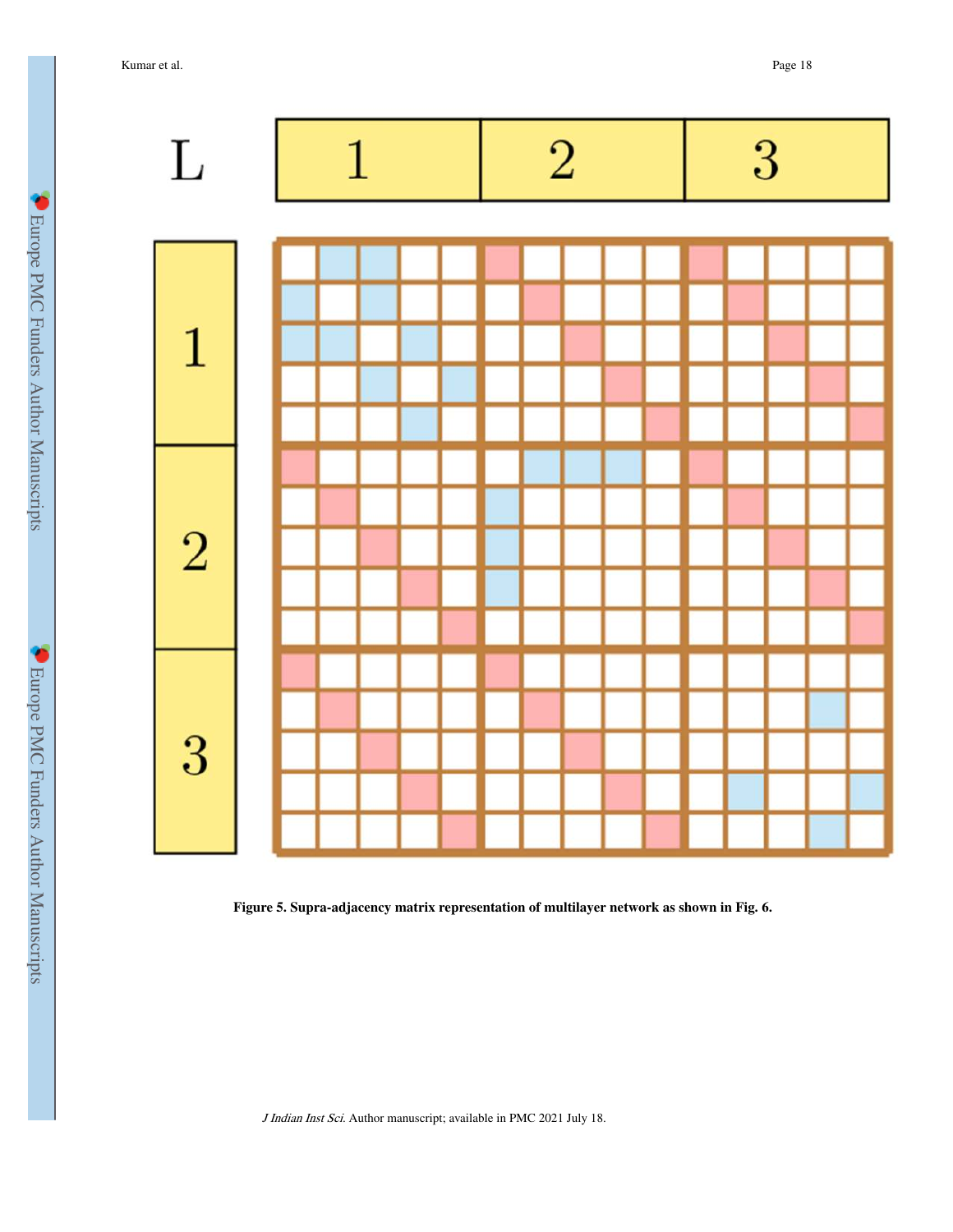Kumar et al. Page 19



**Figure 6. A multilayer network depicting the diagonal inter-layer coupling. Every node in a layer is connected to its counterpart in all other layers.**